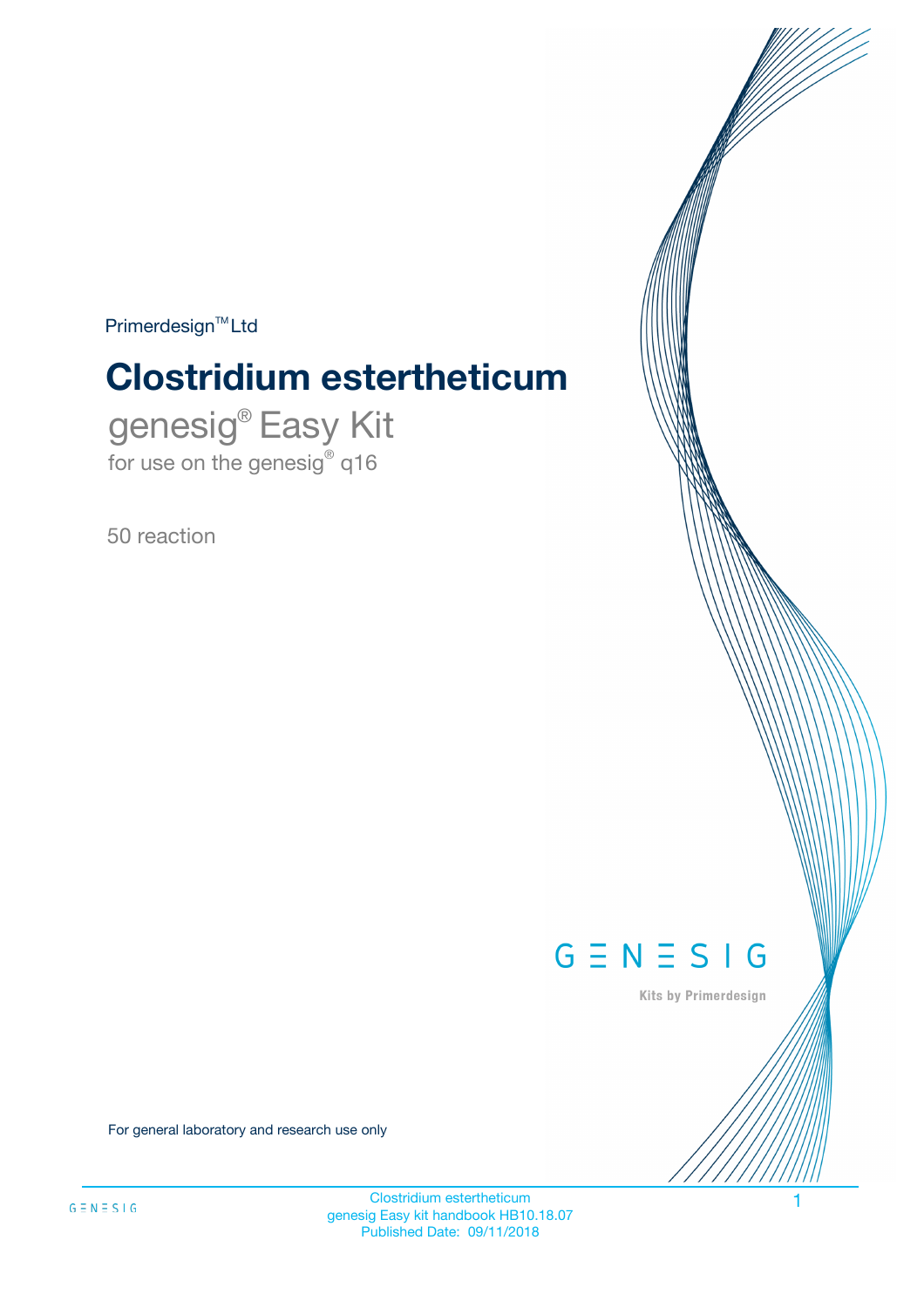## genesig® Easy: at a glance guide

#### **For each DNA test**

| Component                    | <b>Volume</b> | Lab-in-a-box pipette |  |
|------------------------------|---------------|----------------------|--|
| C.estertheticum reaction mix | 10 µl         |                      |  |
| <b>Your DNA sample</b>       | 10 µl         |                      |  |

#### **For each positive control**

| Component                    | Volume          | Lab-in-a-box pipette |  |
|------------------------------|-----------------|----------------------|--|
| C.estertheticum reaction mix | 10 <sub>µ</sub> |                      |  |
| Positive control template    | 10 <sub>µ</sub> |                      |  |

#### **For each negative control**

| Component                    | <b>Volume</b>   | Lab-in-a-box pipette |  |
|------------------------------|-----------------|----------------------|--|
| C.estertheticum reaction mix | $10 \mu$        |                      |  |
| <u>Water</u>                 | 10 <sub>µ</sub> |                      |  |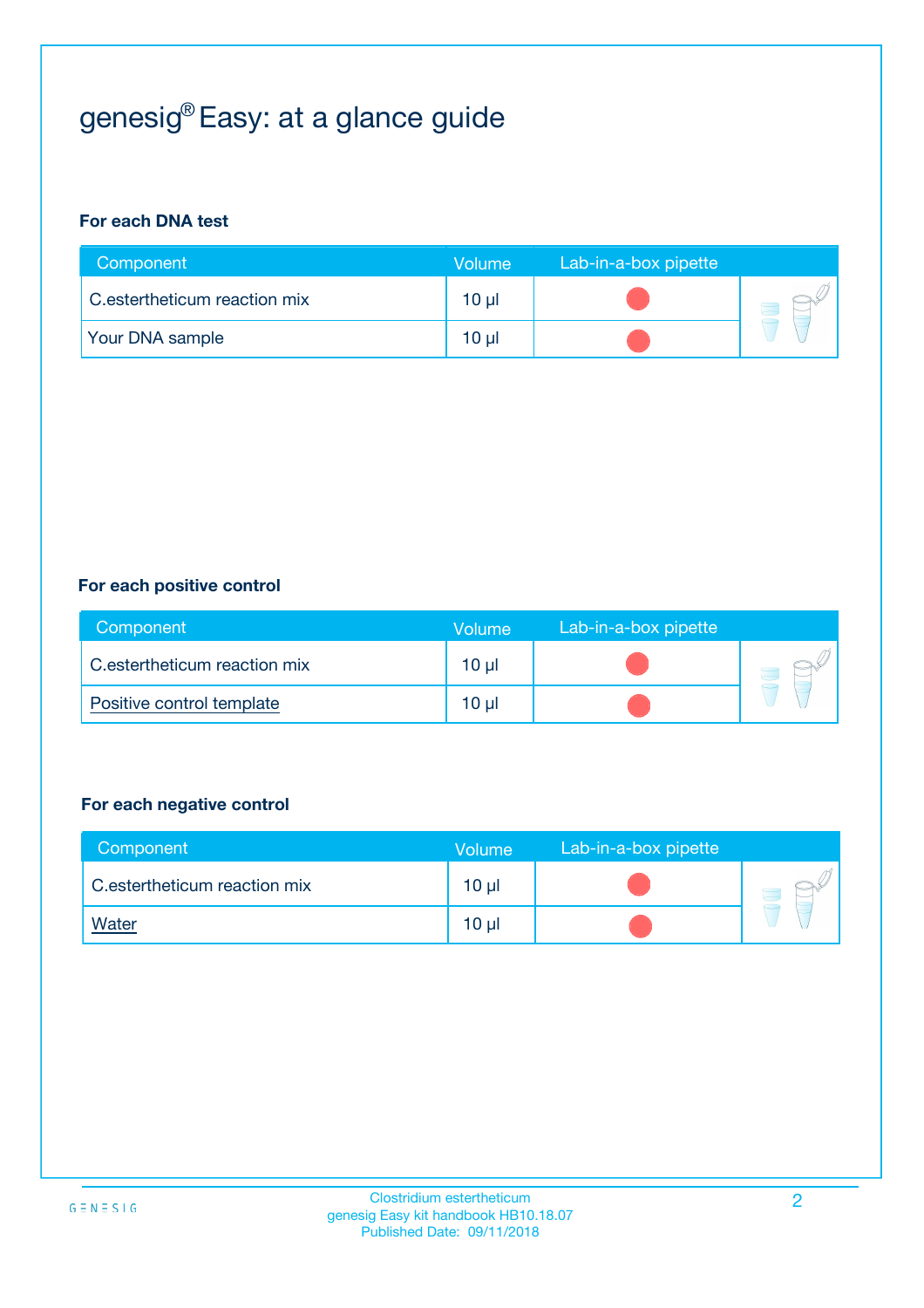## Kit Contents



## Reagents and equipment to be supplied by the user

#### **genesig® q16 instrument**

#### **genesig® Easy Extraction Kit**

This kit is designed to work well with all processes that yield high quality RNA and DNA but the genesig Easy extraction method is recommended for ease of use.

#### **genesig® Lab-In-A-Box**

The genesig Lab-In-A-Box contains all of the pipettes, tips and racks that you will need to use a genesig Easy kit. Alternatively if you already have these components and equipment these can be used instead.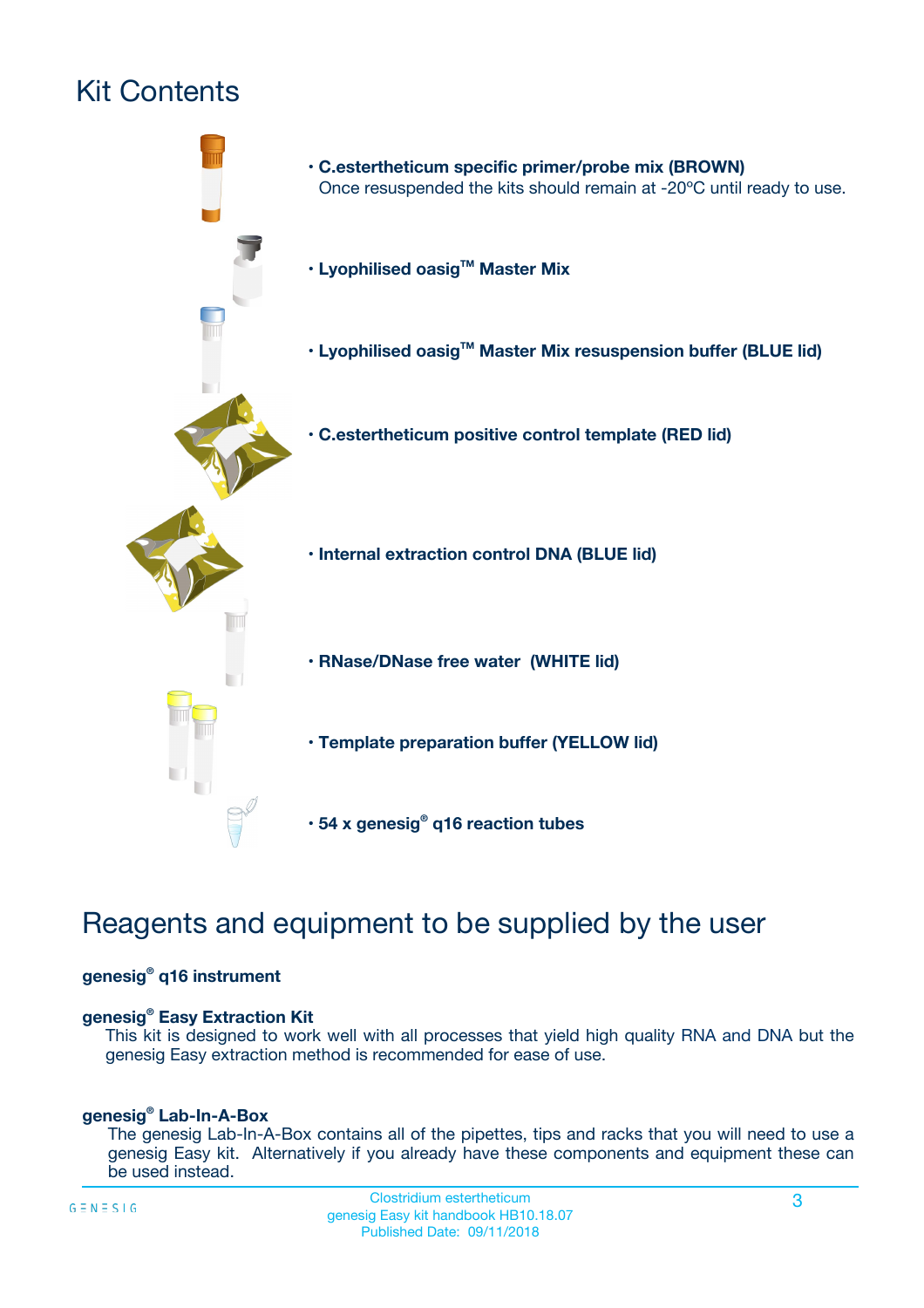## Step-by-step guide

### 1. Create your reaction mix



Use the blue pipette to transfer 500µl**\*** of the oasig Master Mix resuspension buffer into the tube of lyophilised oasig Master Mix and mix well by gently swirling. Then transfer all of that master mix into the brown tube labelled C.estertheticum primers/probe.

**\***Transfering 525µl of the oasig Master Mix resuspension buffer to your oasig Master Mix (instead of the 500µl recommended above) will enable you to take full advantage of the 50 reactions by accounting for volume losses during pipetting. In order to do so with the genesig Easy fixed volume pipettes use 1x blue, 2x red and 1x grey pipettes to make the total volume. Please be assured that this will not adversely affect the efficiency of the test.

Cap and shake tube to mix. A thorough shake is essential to ensure that all components are resuspended. **Failure to mix well can produce poor kit performance.**

Leave to stand for 5 minutes. Now your reaction mix is ready to use.

Store the reaction mix in the freezer from hereon.

#### Top tip

- Ensure that the reaction mix is mixed thoroughly before each use by shaking.
- **•** Once resuspended do not expose genesig Easy kit to temperatures above -20°C for longer than 30 minutes at a time.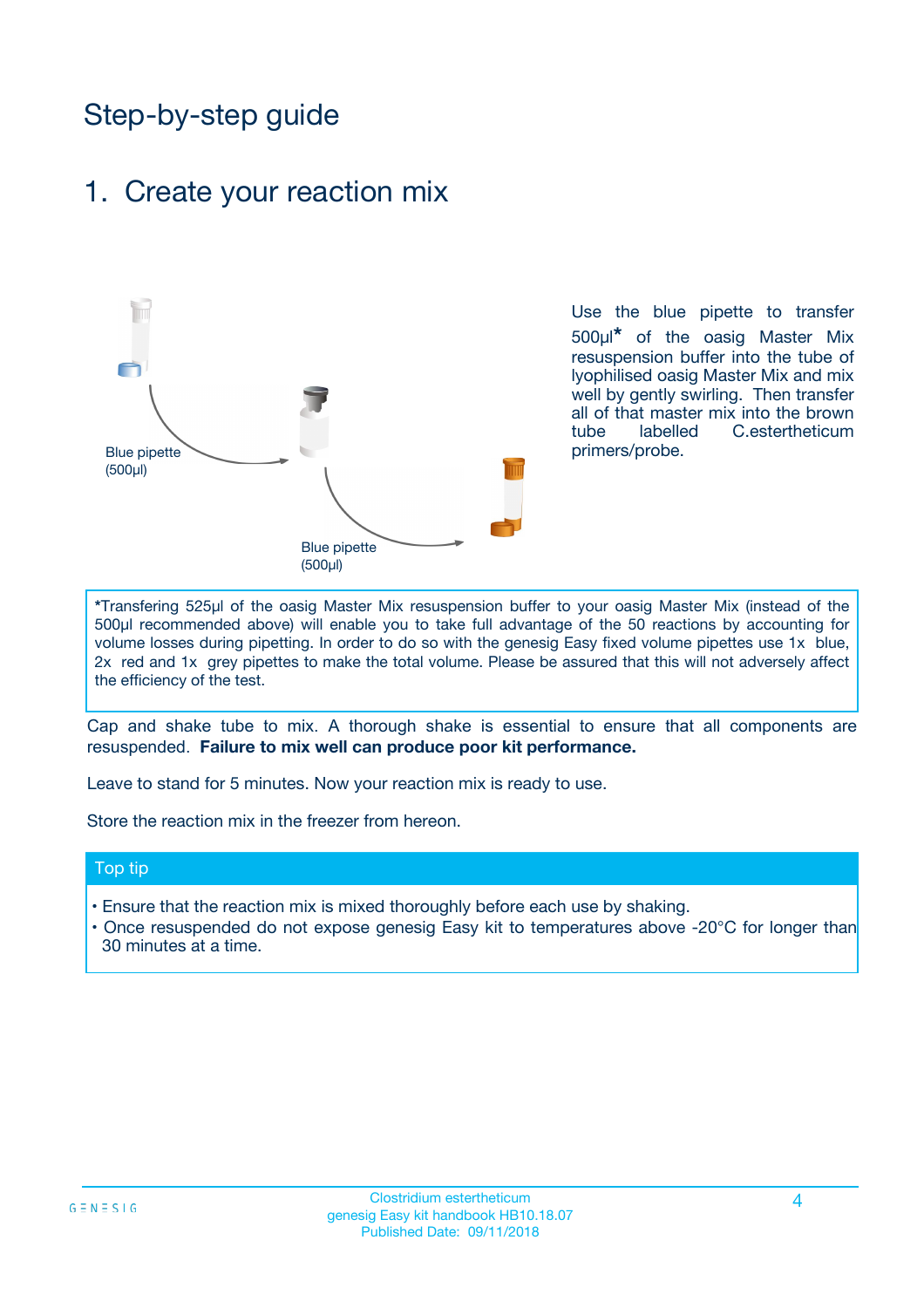## 2. Internal extraction control



Use the blue pipette to transfer 1000µl (2 x 500µl) of template preparation buffer into the Internal Extraction Control DNA tube. Cap and shake tube to mix.

Your kit contains Internal Extraction Control DNA. This is added to your biological sample at the beginning of the DNA extraction process. It is extracted along with the DNA from your target of interest. The q16 will detect the presence of this Internal Extraction Control DNA at the same time as your target. This is the ideal way to show that your DNA extraction process has been successful.

#### **If you are using an alternative extraction kit:**

Use the red pipette to transfer 10µl of Internal Extraction Control DNA to your sample **after** the lysis buffer has been added then follow the rest of the extraction protocol.

#### **If you are using samples that have already been extracted:**

Use the grey pipette to transfer 5µl of Internal Extraction Control DNA to your extracted sample.

### 3. Add reaction mix to all reaction tubes



For every reaction to be run, use the red pipette to add 10µl of your C.estertheticum reaction mix to every tube.

#### Top tip

- Always pipette the reaction mix directly into the bottom of the tube.
- You can label the tube lids to aid your reaction setup but avoid labelling tube sides.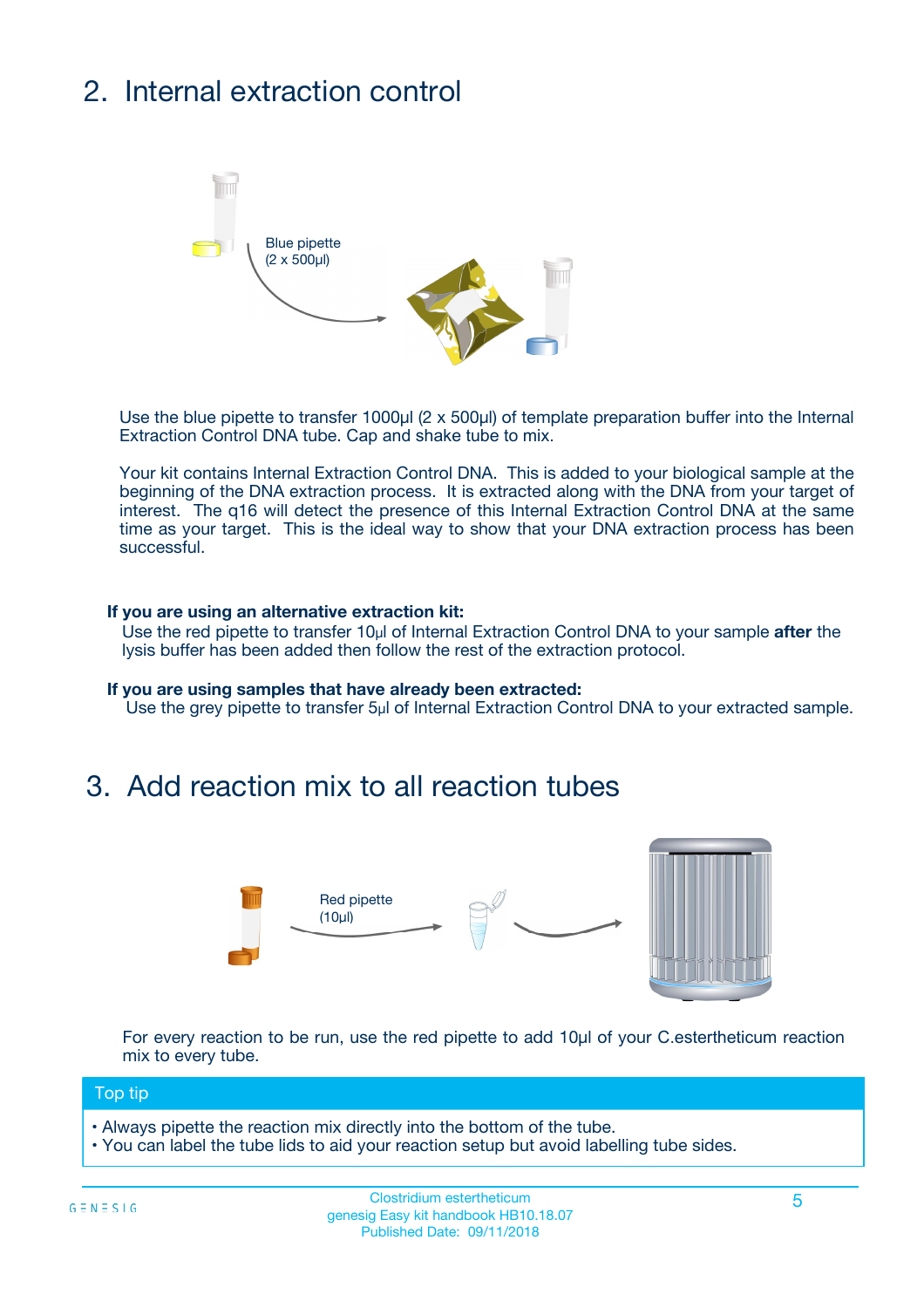### 4. Negative control



For each test you will require a negative control. Instead of DNA, water is used. This sample should typically prove negative thus proving that all of your positive samples really are positive.

To create a negative control reaction simply use the red pipette to add 10µl of the water to the required reaction tubes. Close these tubes after adding the water.

Because some genesig kit targets are common in the environment you may occasionally see a "late" signal in the negative control. The q16 software will take this into account accordingly.

#### Top tip

**•** Always add the water to the side of the tube to reduce the introduction of bubbles.

### 5. Set up a test



For each sample you wish to analyse, use the red pipette to add 10µl of your DNA sample to the required reaction tubes. Close these tubes after adding the sample. Always change pipette tips between samples.

#### Top tip

**•** Always add the DNA sample to the side of the tube to reduce the introduction of bubbles.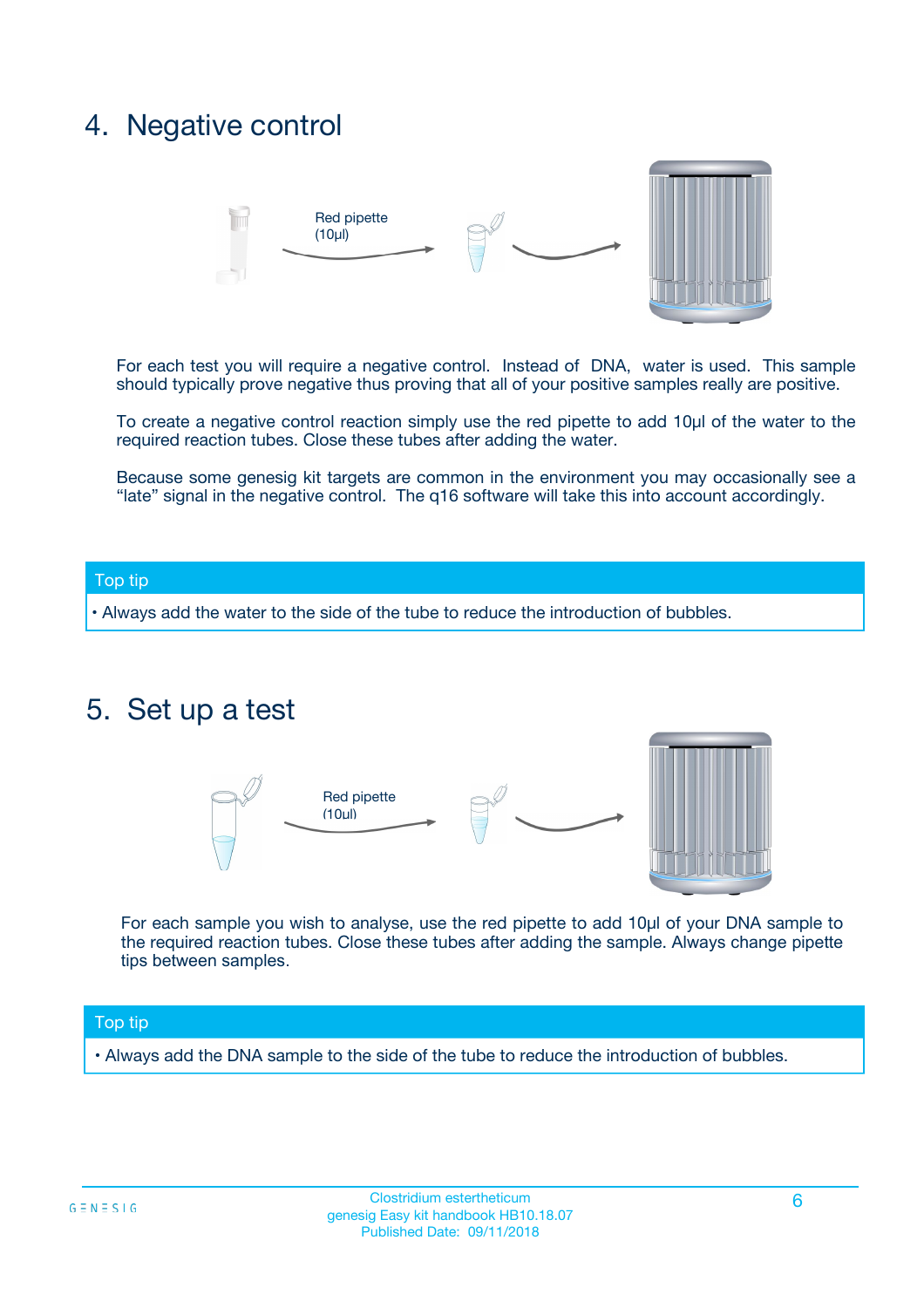### 6. Positive control



Use the blue pipette to transfer 1000µl (2 x 500µl) of template preparation buffer into the positive control template tube. Cap and shake tube to mix.

Each time you run a test you will require a positive control. This is a small portion of DNA from your target of interest. It serves two purposes:

1. It will always test positive so it shows that everything is working as it should be.

2. The q16 software knows how much DNA is present in the positive control. So it can automatically compare your sample of interest with the positive control to calculate the amount of target DNA in your sample.

To create a positive control reaction, simply use 10µl of the positive control instead of your DNA sample.



Take great care when setting up your positive control. The positive control template has the potential to give you a false positive signal in your other samples. Set positive controls up last after all other sample tubes are closed. Always change pipette tips between samples. You may even choose to set up positive controls in a separate room.

#### Top tip

**•** Always add the positive control to the side of the tube to reduce the introduction of bubbles.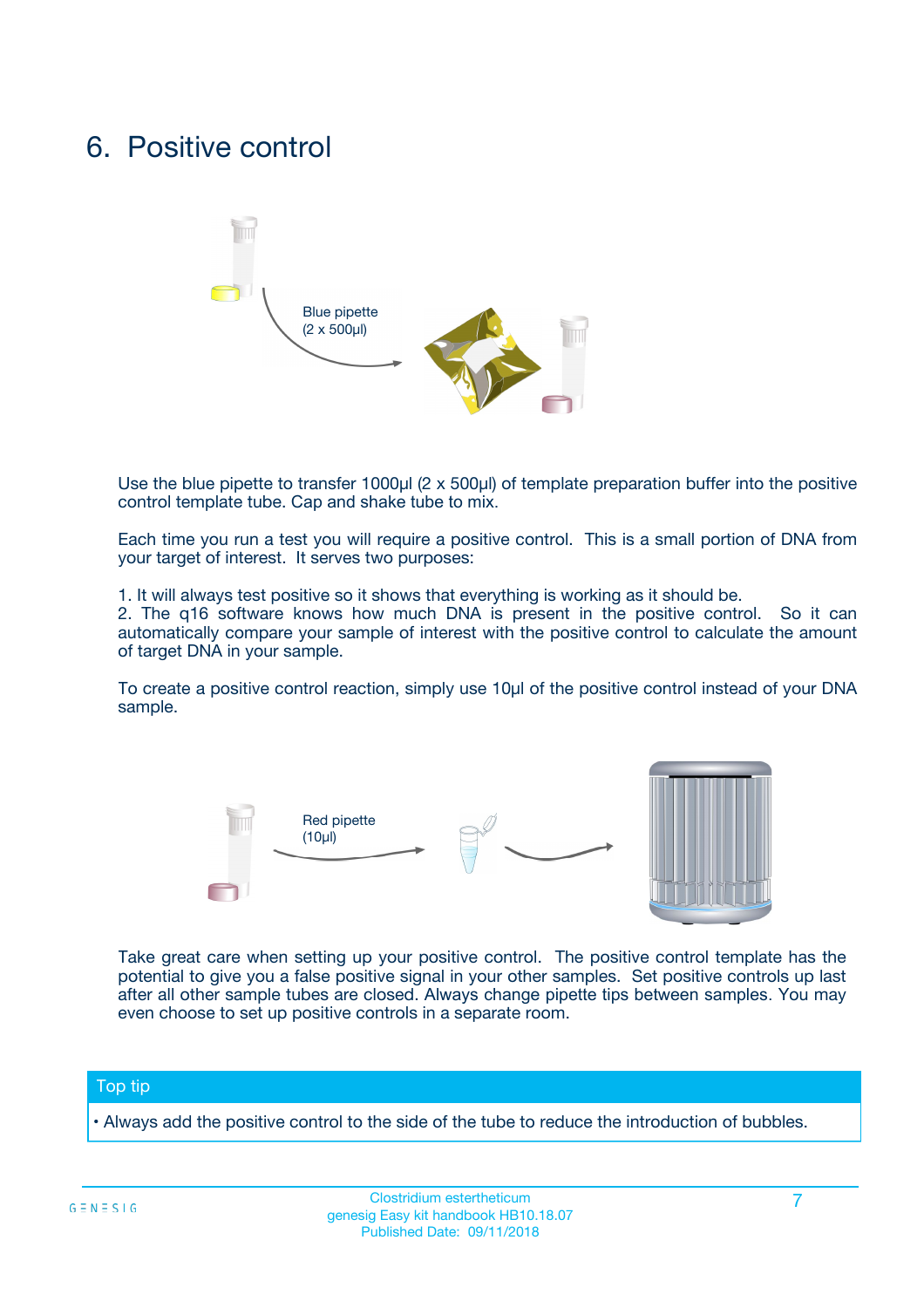## 7. Running the test

Place the tubes into the correct positions in your q16 as defined by the software, this may include positioning of empty tubes to ensure that the q16 lid is balanced. The run can then be started.

|                      | genesig q16 PCR software - 1.2                                               |                                |                              |                                          | $\begin{array}{c c c c} \hline \multicolumn{3}{c }{\textbf{0}} & \multicolumn{3}{c }{\textbf{0}} \end{array}$<br>$\Sigma\!3$ |
|----------------------|------------------------------------------------------------------------------|--------------------------------|------------------------------|------------------------------------------|------------------------------------------------------------------------------------------------------------------------------|
|                      | $\vert \cdot \vert$<br><b>Open Experiments:</b><br>Unsaved (New Experiment 2 | Open<br>Save<br>$\sqrt{9}$ New | Save As                      | <b>C</b> Close<br><b>X</b> Configuration | $G \equiv N \equiv S \mid G$                                                                                                 |
| <b>Stages:</b>       | Setup<br><b>Results</b>                                                      |                                |                              |                                          |                                                                                                                              |
| <b>Notes</b>         |                                                                              | <b>Samples</b>                 |                              | <b>Tests</b>                             |                                                                                                                              |
|                      | <b>Name and Details</b>                                                      | Color<br>Name                  | Note                         | Color<br>Name                            | Note                                                                                                                         |
|                      | New Experiment 2017-10-26 11:06                                              | Sample 1                       | ÷                            | Test 1                                   | ÷                                                                                                                            |
|                      | Kit type: genesig® Easy Target Detection kit                                 | Sample 2                       |                              |                                          |                                                                                                                              |
|                      | Instrument Id.:                                                              | Sample 3                       | $\qquad \qquad \blacksquare$ |                                          | $\qquad \qquad \blacksquare$                                                                                                 |
|                      | <b>Run Completion Time:</b>                                                  | Sample 4                       |                              |                                          |                                                                                                                              |
| <b>Notes</b>         | <b>A</b><br>v                                                                | Sample 5                       | $\triangle$<br>$\oplus$      |                                          | 4<br>₩                                                                                                                       |
| <b>Well Contents</b> |                                                                              |                                |                              | Run                                      |                                                                                                                              |
| Pos.                 | Test                                                                         | Sample                         |                              | <b>Run Status</b>                        |                                                                                                                              |
| $\overline{1}$       | Test 1                                                                       | <b>Negative Control</b>        | $\blacktriangle$             |                                          |                                                                                                                              |
| $\overline{2}$       | Test 1                                                                       | <b>Positive Control</b>        |                              |                                          |                                                                                                                              |
| 3                    | Test 1                                                                       | Sample 1                       |                              | Show full log                            |                                                                                                                              |
| $\overline{4}$       | Test 1                                                                       | Sample 2                       |                              |                                          |                                                                                                                              |
| 5                    | Test 1                                                                       | Sample 3                       |                              | <b>Run Control</b>                       |                                                                                                                              |
| 6                    | Test 1                                                                       | Sample 4                       |                              |                                          |                                                                                                                              |
| $\overline{7}$       | Test 1                                                                       | Sample 5                       |                              |                                          |                                                                                                                              |
| -8                   |                                                                              |                                |                              | Abort Run                                | $\triangleright$ Start Run                                                                                                   |
|                      | <b>JOB FURTY TURE TO BULLMAR LIB</b>                                         |                                | $\overline{\mathbf{v}}$      |                                          |                                                                                                                              |

#### Top tip

- Before loading tubes into the q16, check for bubbles! Flick the bottom of the tubes to remove any bubbles that may have formed during the test setup.
- Apply centrifugal force with a sharp wrist action to ensure all solution is at the bottom of the reaction tube.
- When repeating a test you can use a previous file as a template by clicking 'open' then selecting File name > Files of Type > Experiment file as template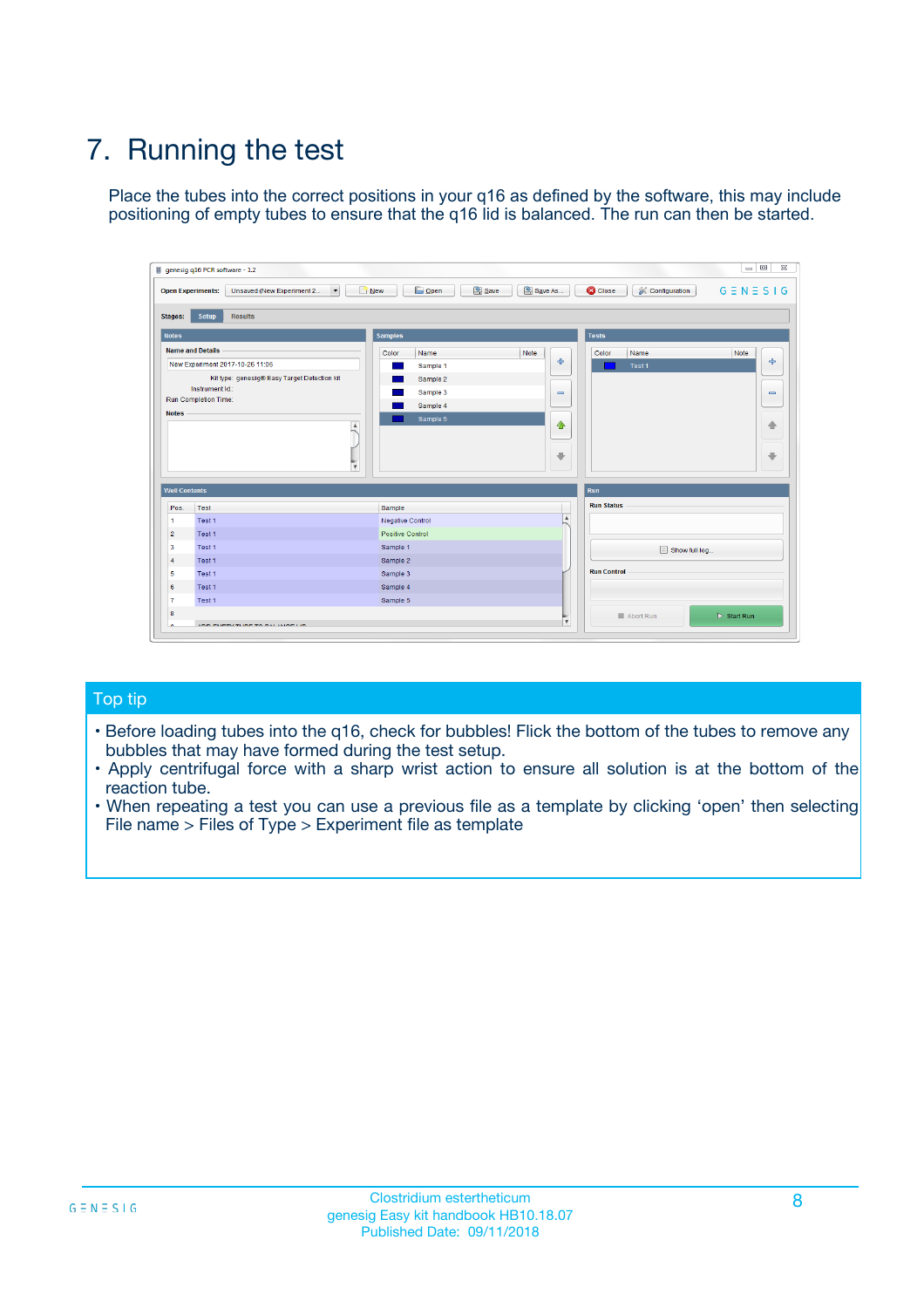### What do my results mean?

Analysis of your data is carried out automatically by the genesig q16. The following information is designed to help you fully understand a result or to troubleshoot:

### "Positive"

#### **Explanation**

Your sample has produced a positive result. Your target of interest is present and you can use the reported quantity.

"Negative"

#### **Explanation**

Your sample has produced a negative result. The target is not present in your sample.

### "Test contaminated"

#### **Explanation**

The Negative Control should be completely free of any DNA. If you see this error message it means that at some point during the setup, the Negative Control has been contaminated with DNA and has given a positive signal. This contamination has invalidated the test. The Positive Control and your test samples are both possible sources of contaminating DNA. The genesig q16 reaction tubes from previous runs will also contain very high amounts of DNA so it is important that these are carefully disposed of after the run is completed and NEVER OPENED. It may be the case that your kits have become contaminated which will lead to the same problem occurring repeatedly.

#### **Solutions**

1. Clean your working area using a commercial DNA remover solution to ensure the area is DNA free at the start of your run and re-run the test

2. If the problem persists then the kit has become contaminated and it will have to be discarded and replaced with a new kit. When you open the new kit, run a simple test to show that changing the kit has solved the problem. Prepare a test which includes only the Positive Control, the Negative Control and one 'mock sample'. For the 'mock sample' add water instead of any sample DNA. The result for the Negative Control and the mock sample should be negative indicating that contamination is no longer present.

#### **Preventive action**

An ideal lab set-up has a 'Clean area' where the test reagents are prepared and a 'sample area' where DNA samples and the Positive Control template are handled. The best workflow involves setting up all the test components (excluding the positive control template) in the clean area and then moving the tests to the sample area for sample and Positive Control addition. If this method is followed then the kit components are always kept away from possible sources of contamination. For extra security the Negative Control can be completely prepared and sealed in the clean area. All work areas should be decontaminated regularly with DNA remover.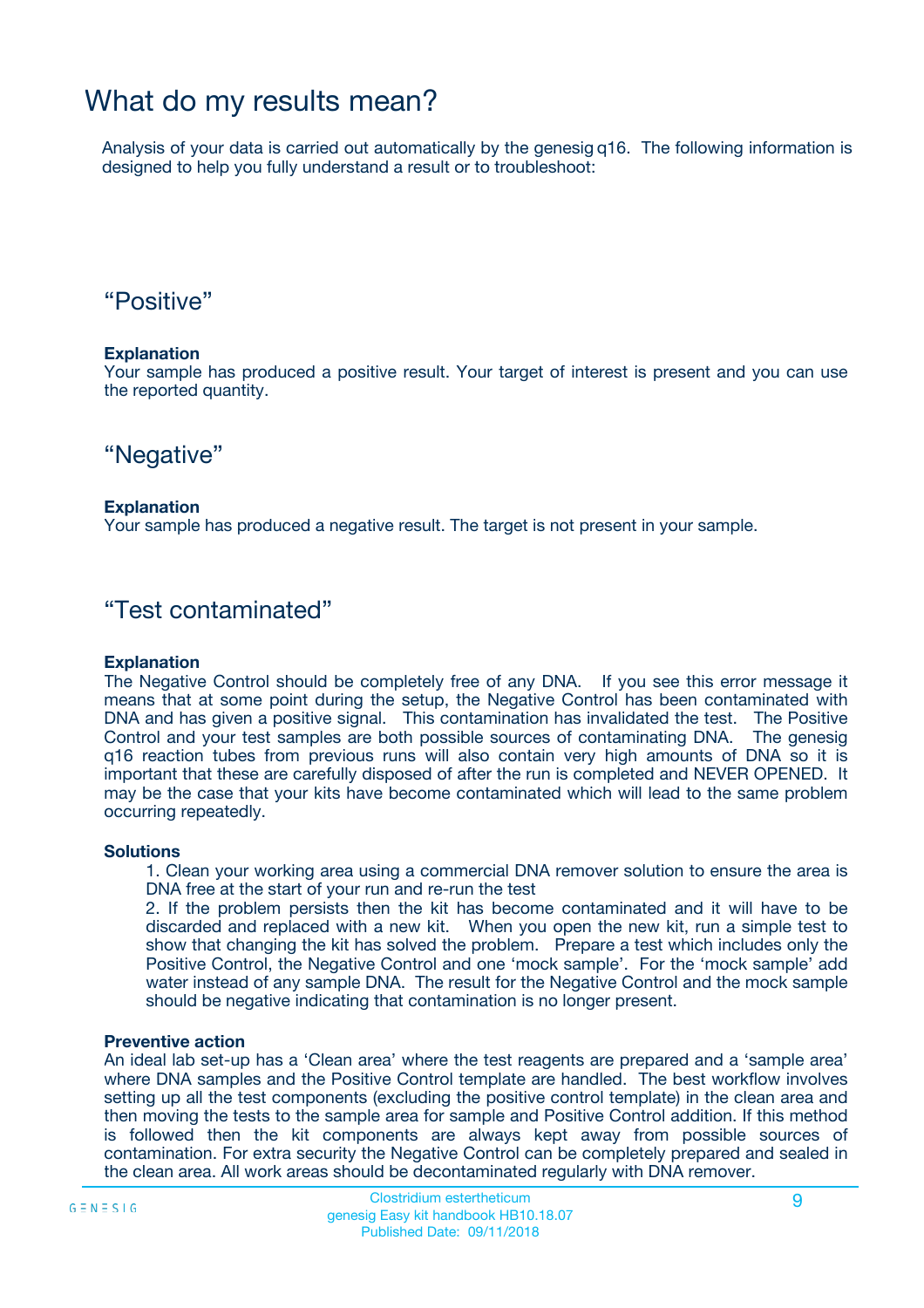### "Sample preparation failed"

#### **Explanation**

The test has failed because the quality of the sample was not high enough. The Internal Extraction Control component identifies whether the sample has been prepared correctly and is of suitable quality. This error message means that this quality control test has failed and the sample quality is not high enough for analysis.

#### **Solutions**

1. Check the sample preparation protocol for any user errors then repeat.

2. Poor quality samples can result from overloading the sample preparation protocol with too much starting material. Try reducing the amount of starting material then repeat.

3. Failing to add the Internal extraction Control DNA to your sample during the sample preparation protocol can also lead to a reported result of "sample preparation failed". Ensure that this step has not been overlooked or forgotten. If your samples are derived from an archive store or from a process separate from your genesig Easy extraction kit; you must add 5µl of Internal Extraction Control DNA into each 0.5ml of your sample to make it suitable for use on the q16.

### "Positive result, poor quality sample"

#### **Explanation**

The test is positive so if you are only interested in obtaining a 'present or absent' answer for your sample then your result is reliable. However, the test contains an Internal Extraction Control component that identifies if the sample is of high quality. This quality control test has failed and the sample is not therefore of high enough quality to accurately calculate the exact copy number of DNA present. If you require quantitative information for your sample then proceed with the solutions below.

#### **Solution**

For appropriate solutions, read the "Sample preparation failed" section of this handbook.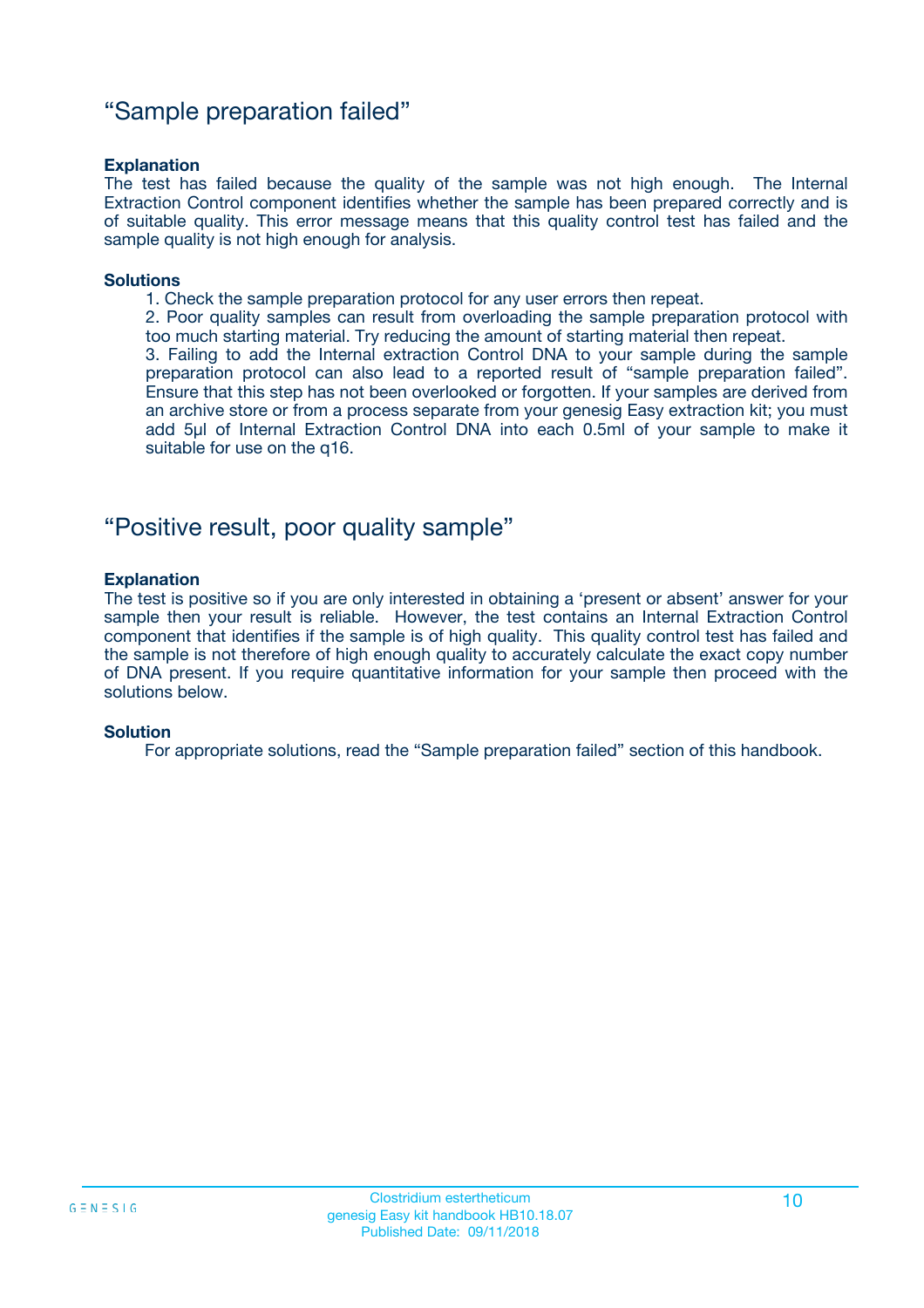### "Test failed"

#### **Explanation**

The test has failed because the Positive Control has not worked. The Positive Control is present to show that all aspects of the test are working correctly together. When this control test fails, the test as a whole is invalidated. This finding indicates that a problem has occurred in the reaction set-up part of the experiment and has nothing to do with sample preparation.

#### **Solutions**

- 1. Check the entire workflow and test set-up to look for any user errors, then repeat the test e.g. have the right colour pipettes and solutions been used with the correct tubes?
- 2. Ensure the positive and negative controls are inserted into the correct wells of your q16.

3. A component of the test may have 'gone off' due to handing errors, incorrect storage or exceeding the shelf life. When you open a new kit, run a simple test to show that changing the kit has solved the problem. Prepare a test which includes only the Positive Control, the Negative Control and one 'mock sample'. For the 'mock sample' add internal control template instead of any sample DNA. If the Positive Control works, the mock sample will now be called as a negative result.

### "Test failed and is contaminated"

#### **Explanation**

The Positive Control is indicating test failure, and the Negative Control is indicating test contamination. Please read the "Test Failed" and "Test contamination" sections of this technical support handbook for a further explanation.

#### **Solution**

For appropriate solutions, read both the "Test failed" and "Test contaminated" sections of this handbook.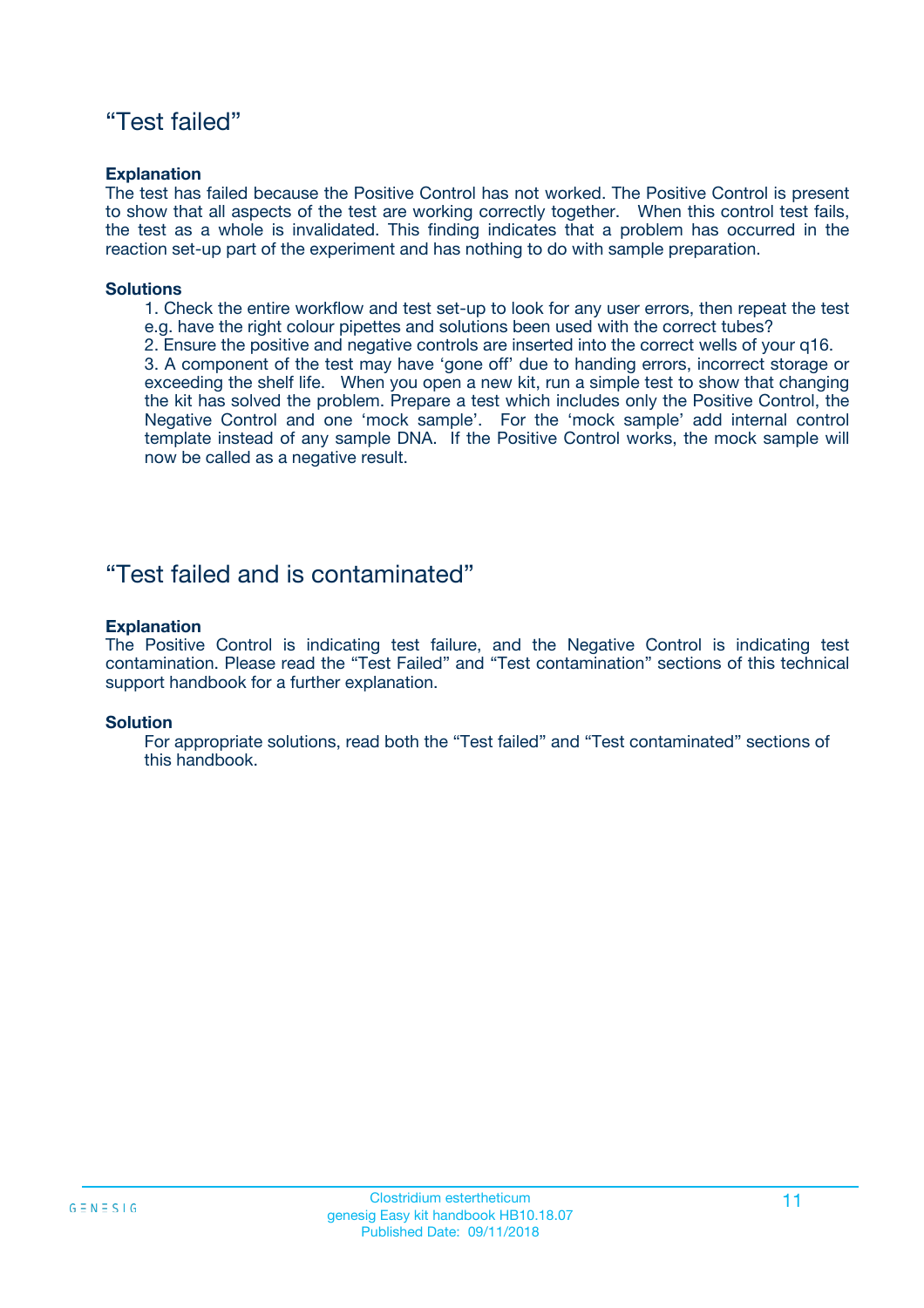### Clostridium estertheticum

Cl. estertheticum causes spoilage of (raw) chilled vacuum-packed red meat, including beef, lamb and venison and renders it completely unacceptable, resulting in substantial financial losses and reduced consumer confidence.

A number of other species of Clostridium, including Cl. algidicarnis, Cl. putrefaciens, and Cl. gasigenes are also capable of multiplying at low temperature, and have also been implicated in this type of red meat spoilage. However, Cl. estertheticum is the most common. Cl. estertheticum is psychrophilic and capable of growing relatively rapidly in the chilled, anaerobic conditions used to store vacuum packed meat at temperatures down to minus 1.5°C. The bacteria metabolise compounds such as glucose and lactic acid, leading to production of various foul-smelling compounds, and also carbon dioxide and hydrogen - thus 'blown pack' spoilage.

Meat can become contaminated from the live animals or indirectly (via contaminated surfaces and equipment) from vacuum-packed meat that has been opened and reprocessed in the same environment.

Our kit specifically targets the Cl. estertheticum triosephosphate isomerase (tpi) gene.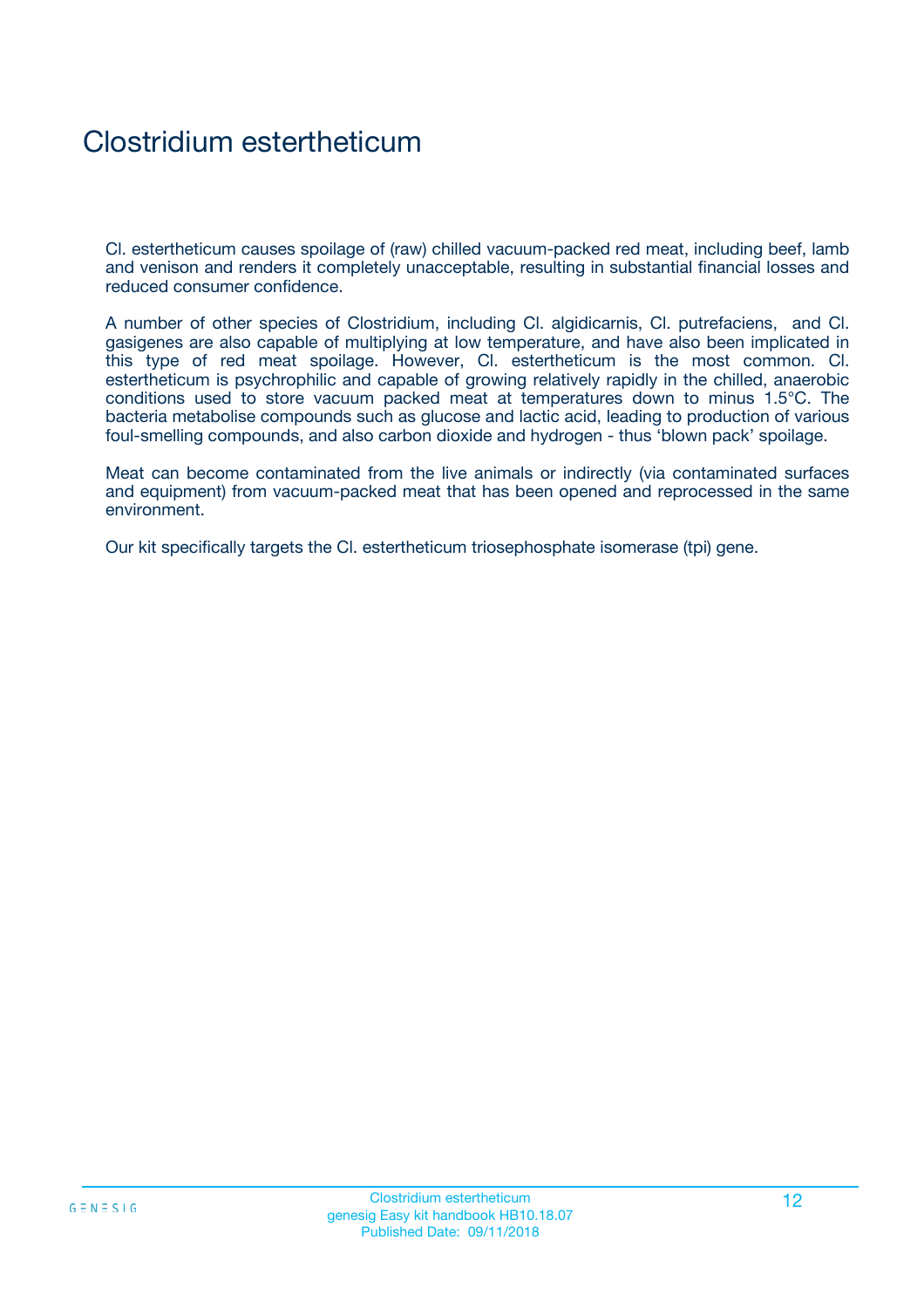## **Specificity**

The Primerdesign genesig Kit for Clostridium estertheticum (C.estertheticum) genomes is designed for the in vitro quantification of C.estertheticum genomes. The kit is designed to have a broad detection profile. Specifically, the primers represent 100% homology with over 95% of the NCBI database reference sequences available at the time of design.

The dynamics of genetic variation means that new sequence information may become available after the initial design. Primerdesign periodically reviews the detection profiles of our kits and when required releases new versions.

If you require further information, or have a specific question about the detection profile of this kit then please send an e.mail to enquiry@primerdesign.co.uk and our bioinformatics team will answer your question.